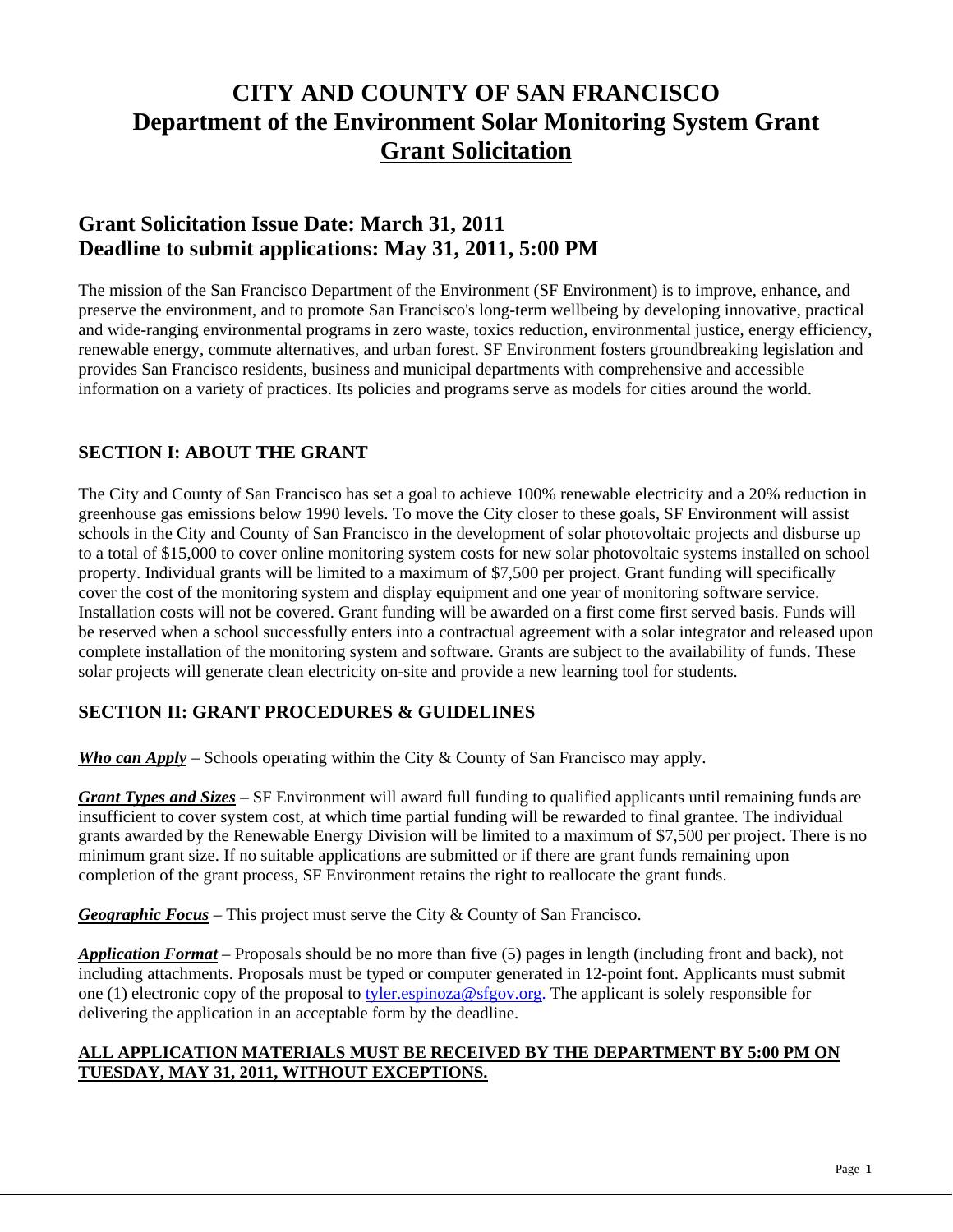#### *Funding Limitations, Grant Agreement/Contract Requirement, and Payment Process*

Before the City can award any grant funds, the grantee must become an approved city vendor and meet Human Rights Commission (HRC) requirements. This process can be arduous and should be started as early as possible in the application process. Required forms may be downloaded from http://www.sfgov.org/oca/purchasing/forms.htm. For more information on the HRC requirements and forms, please contact the HRC at 415-252-2500. Insurance requirements and copies of sample insurance certification forms can be obtained by contacting Rachel Buerkle at 415-355-3704 or downloading from

http://www.sfgov.org/site/uploadedfiles/oca/purchasing/forms/Insurance\_Requirements.pdf.

Grant funding will be awarded on a first come first served basis, based on a school's successful entrance into a contractual agreement with a solar integrator and the availability of funds. Grant funding will specifically cover the cost of the monitoring system and display equipment and one year of monitoring software service. Installation costs will not be covered. Applicants selected for grant funding will provide documentation to SF Environment that outlines the selected project bid, with specific details associated with monitoring system costs.

SF Environment's payment process for grants and contracts is generally cost-reimbursement. In the case of this particular grant, funds will be reserved when a school successfully enters into a contractual agreement with a solar integrator and can provide a cost estimate. The funds will be released upon complete installation of the monitoring system and software. SF Environment reserves the right to reallocate reserved funds if monitoring system and display equipment is not installed and invoiced by September 1, 2011.

#### *Timeline for Project Selection:*

- ♦ Schools to Solicit Request for Proposals or Individual Bids: Friday, April 1, 2011 Friday, April 29, 2011
- ♦ Grant Applications Due: Tuesday, May 31, 2011, 5pm via email
- ♦ Evaluation of Applicants: June 1, 2011 June 9, 2011
- ♦ Announcement of Proposed Grant Awards: June 10, 2011

#### *For more information*

Contact Tyler Espinoza at 415-355-3790 or tyler.espinoza@sfgov.org

#### **SECTION III: Required Proposal Elements**

- **Application Cover and Checklist** Applications that do not include all required documents will lose points. See Appendix A.
- **Proposal Narrative (60 points total**-should be no longer than 5 pages**)**  The narrative must include the following sections, and should provide specific details on how the applicant will meet the goals that are outlined in the grant solicitation.
	- o **Project Summary (5 points-**should be no longer than half of a page**)** Briefly summarize the project, the amount being requested, the goals and objectives and project collaborators.

#### o **Project Description (35 points)**

Provide a description of the project, including the goals, objectives and activities to be undertaken. Describe any co-benefits of your project such as workforce development, growing the "green collar" job sector, youth development, science education, etc. Describe how the project will be integrated into curriculum and contribute to energy education at the school (renewable energy, energy efficiency and/or energy conservation). All projects must include a plan to recognize and coordinate with SF Environment, so describe how you will accomplish this. Propose ideas for educational signage and materials to be offered near monitoring system display.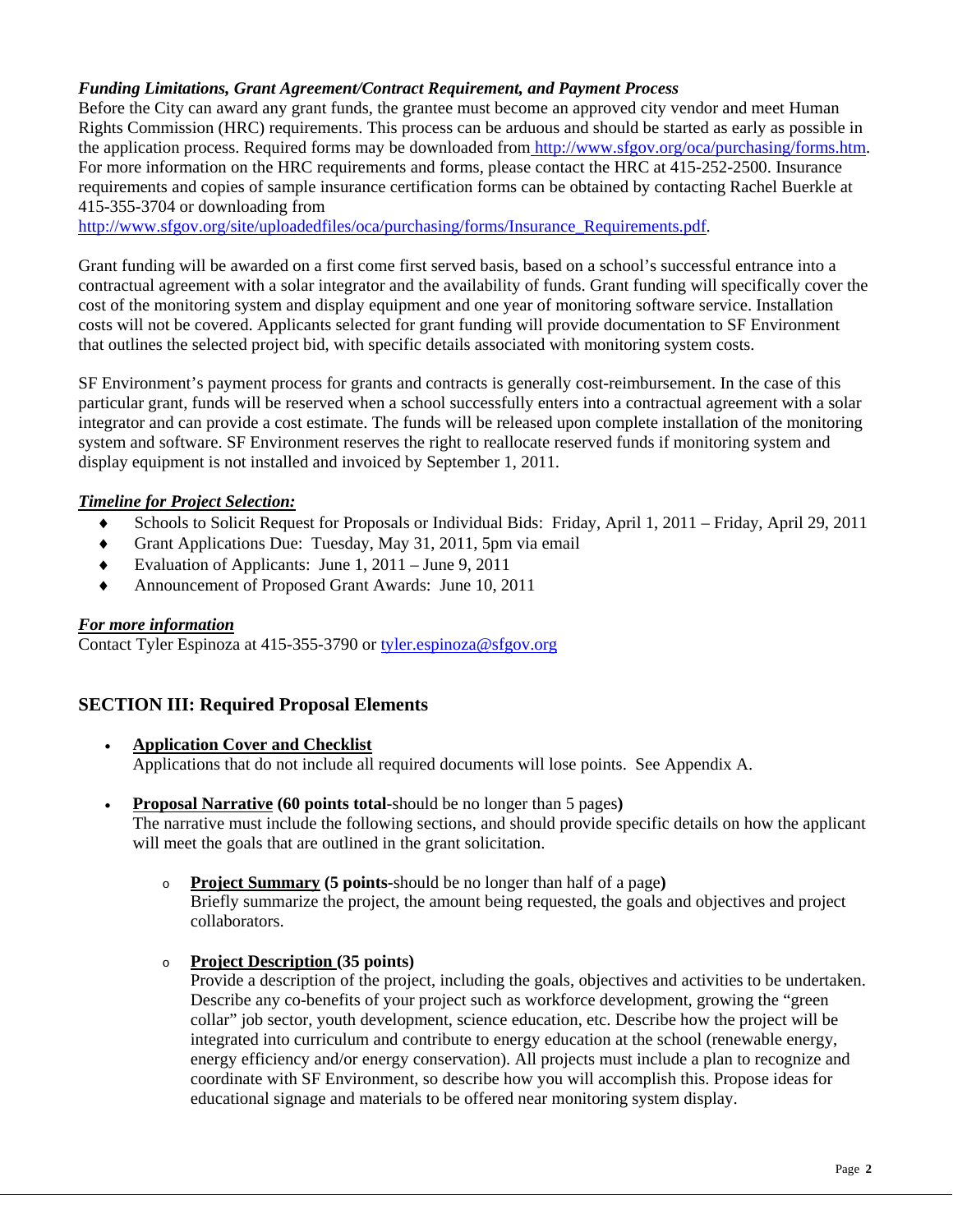#### o **Qualifications (10 points)**

Describe your organization's environmental initiatives and past experience with energy-related projects. Identify key members of the project team, including those from the school and solar integrator, and briefly describe their position and role for this particular project.

#### o **Evaluation (10 points)**

Describe how the success of your project will be measured and tangible outcomes you expect to achieve. Identify both quantitative and qualitative results.

#### **The following items will not be counted towards your 5-page limit:**

#### • **Work Plan (25 points)**

Show that the project is well thought-out and includes construction milestones and deliverables in a feasible timeline. Major tasks should include tasks necessary to evaluate the effectiveness of your project. Please specify who will be responsible for each task, specifically which organization(s) will be responsible for the installation of the monitoring system and display equipment, as well as the software service.

#### • **Budget Spreadsheet and Budget Narrative (15 points)**

Provide a monitoring system budget with a narrative description of each line item. Provide a total project budget that includes the amount requested from SF Environment.

#### **Selection Process and Scoring**

#### **Written Proposals (100 points)**

Written proposals will be evaluated by a selection committee on the basis of 100 possible points as identified above. Grants will be awarded on a first come first served basis, provided that the application meets all requirements.